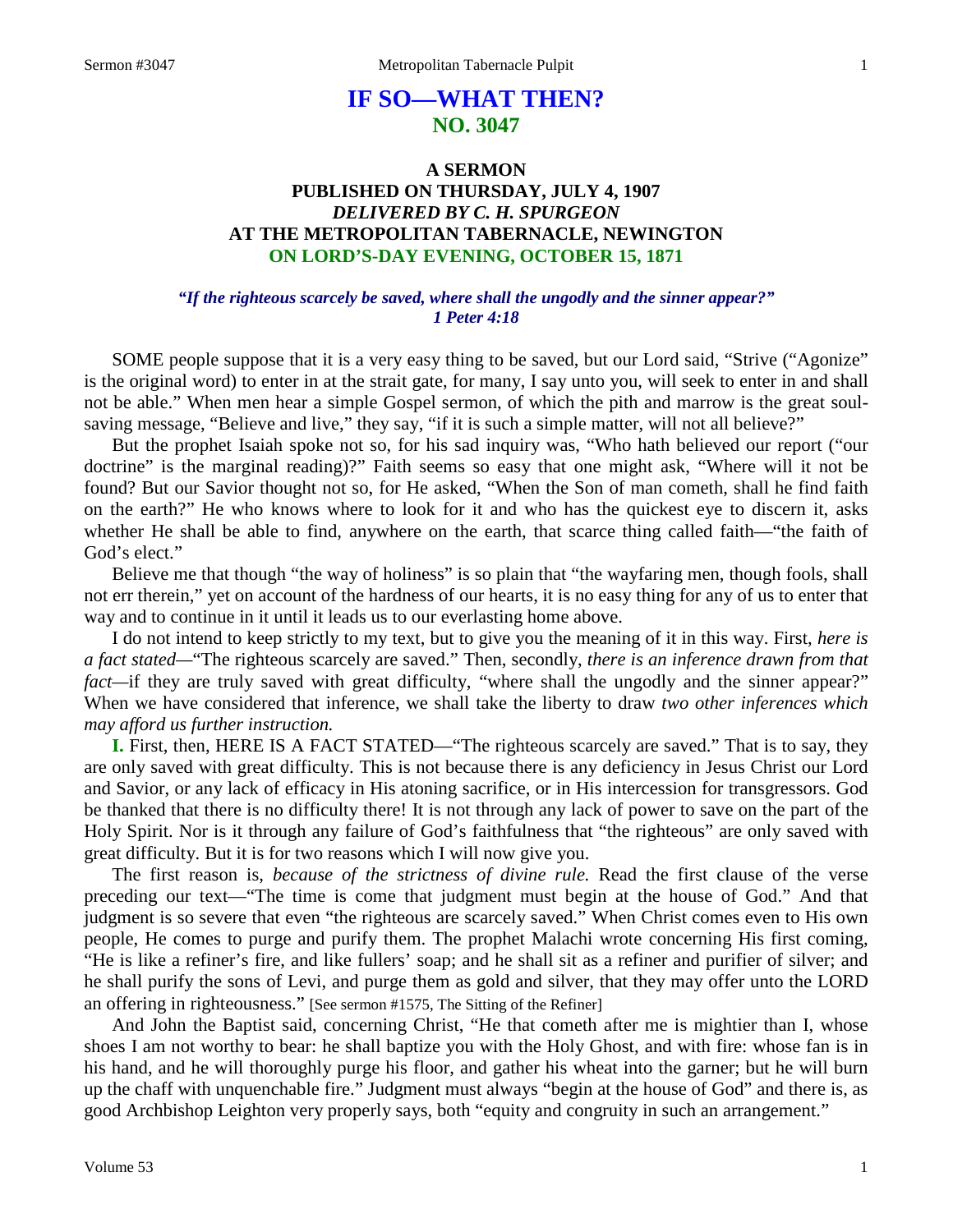There is equity in it, for Christians profess to be better than others and so they ought to be. They say they are regenerate, so they ought to be regenerate. They say that they are a holy people, separated unto Christ, so they ought to be holy and separate from sinners, as He was. It is right that, where there is a high calling and an honored name, there should be a life proving the accuracy of these two things.

So, when God begins to test that which professes to be gold and silver, who can say that He does not begin His testing at the right place and with the right material? There is also a congruity or fitness in this arrangement. The church of God is His house—and where does a man begin cleansing and reforming? Why, in his own house, of course. He might perhaps feel that he must have some filth in the farmyard, but not in his own sitting-room. There may be much evil abroad that he cannot remove, yet he can begin cleaning up at home.

If we want to do any good in reforming the world, the very first duty for each of us is to begin reforming at home—and the Lord, when He means to clear away the dross, begins at home by setting up His "fire in Zion and his furnace in Jerusalem."

The tests to which God subjects those who profess to be His people are not easy ones. When His fan is in His hand, woe be unto those who are "like the chaff which the wind driveth away." The Lord says, by the mouth of the prophet Amos, "I will sift the house of Israel among all nations, like as corn is sifted in a sieve, yet shall not the least grain fall upon the earth." Nor shall an atom of chaff be left in the sieve.

When omnipotence and omniscience unite to sift the chaff from the wheat, you may depend upon it that the sifting will be thoroughly done. There is also the testing by fire. And if any are not able to endure that test, "reprobate silver shall men call them, because the LORD hath rejected them." Then God will weigh us—we shall be put into the balances of the sanctuary, and if we are found wanting, how terrible it will be! We often judge by appearances, but God looks at the heart. We may be deceived by the outward profession, but God sees what is within. He looks for the truth in our inward parts and in our hidden parts there must be the true wisdom or else we are not saved.

Now, dear friends, as the tests are so severe, you see how it is that the righteous are only saved with difficulty. Oh, if I may but come out of that scale full weight, if I may but come out of that fire as pure gold, if I may but remain with the wheat in that sieve, and not be blown away with the chaff, I shall bless God forever and ever that I was saved, even though it was with great difficulty.

Further, *the experience of all Christians proves that the work of grace in their hearts is not easily accomplished* and that their pilgrimage to heaven is full of difficulties. At the very beginning of the Christian life, some find it hard to lay hold on Christ. We truly sing or say,—

## *"There is life for a look at the Crucified One."*

Yet there was a time when I felt that I would gladly give my life in exchange for that look. Easy as it seems to be to cast ourselves into the Savior's arms, there are Satanic doubts, and evil questionings, and fierce temptations that cause even that simple act to be accomplished only with great difficulty. Indeed, wherever it is accomplished, it is a miracle of divine mercy, and in every case saving faith is "the gift of God."

Then, how difficult it is to overcome the flesh! Are you a believer in the Lord Jesus Christ? Then I need not ask whether you find it so. You love holiness, yet unholiness tries hard to make you its slave. Perhaps it is a fiery temper that is your "thorn in the flesh," or some constitutional sin, or some lust that you thought had been subdued. You may have said, with David, "My feet were almost gone; my steps had well nigh slipped." And I know that, if your life is that of a true child of God, you have to fight hard in order to "put off the old man with his deeds," and to lead a godly life in the midst of this ungodly generation.

The temptations that assail you from without are equally hard to overcome. There are temptations of wealth and temptations of poverty—temptations to turn aside to the right or to the left—and it is not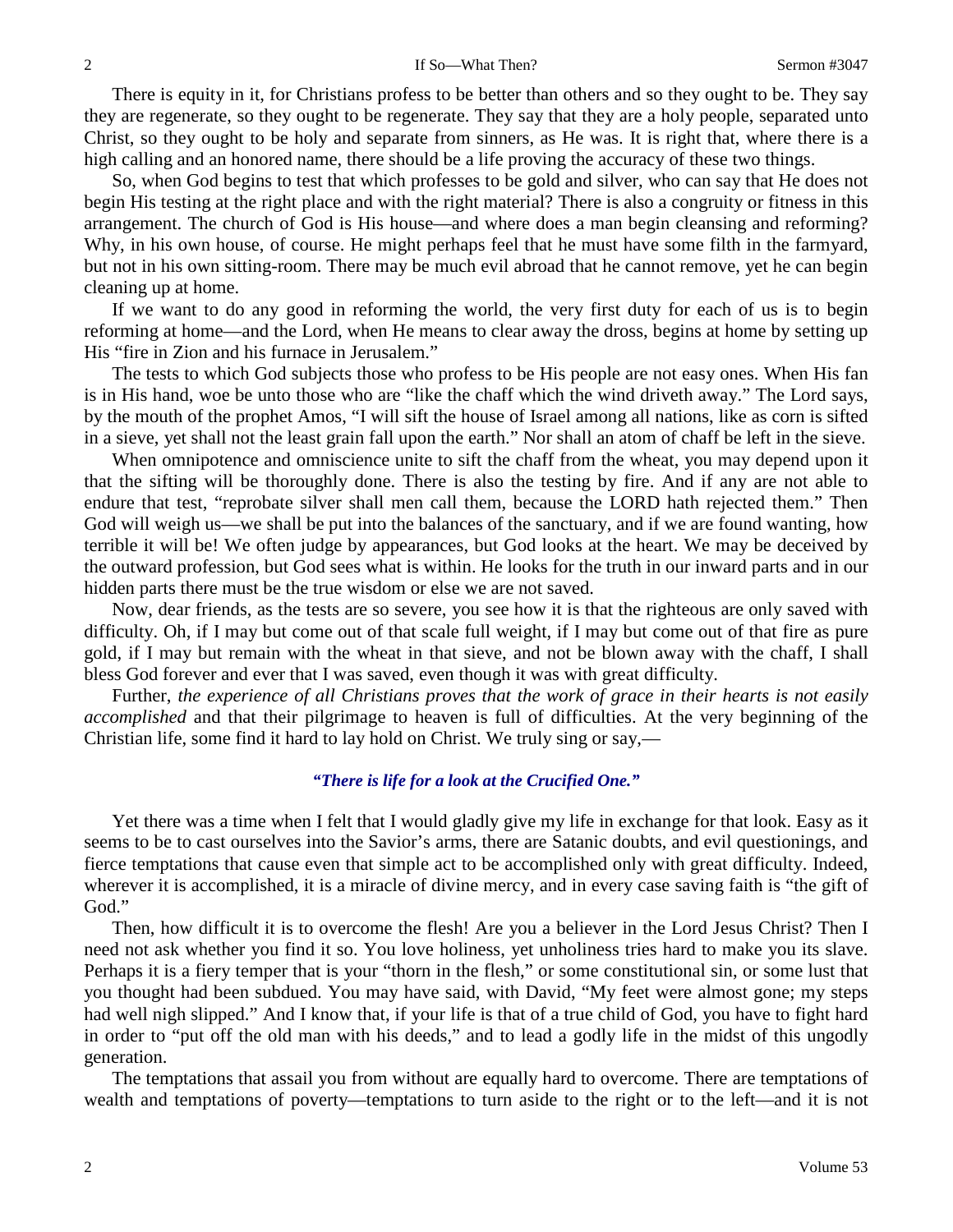easy to keep to the middle of the King's highway and to walk in the footprints of Jesus, who has left us an example that we should follow His steps.

When the world, the flesh and the devil combine to assail us—if the Lord does not cover our head in the day of battle, how can we gain the victory? With some Christians it is a very hard struggle from day to day, and even from hour to hour—and then we are like Mr. Stand-Fast who, when he was in what Bunyan calls the Enchanted Ground, was assailed by Madam Bubble, and who could do nothing but fall on his knees and cry to God for help.

There are many of us who have felt like that, and who, in the bitterness of our agony, have had to cry to God to help us, for it is only with difficulty that we are saved. I can say, with good John Fawcett,—

> *"Temptations everywhere annoy, And sins and snares my peace destroy; My earthly joys are from me torn, And oft an absent God I mourn.*

*"My soul, with various tempests toss'd, Her hopes o'erturned, her projects cross'd, Sees every day new straits attend, And wonders where the scene will end.*

*Is this, dear Lord, that thorny road Which leads us to the Mount of God? Are these the toils Thy people know, While in the wilderness below.*

*"'Tis even so, Thy faithful love Doth thus Thy children's graces prove; 'Tis thus our pride and self must fall, That Jesus may be all in all."*

How difficult is it for a true Christian even to perform needful duties in a humble and holy spirit! It is a simple matter to pray—it is just going, like a child, to tell God all that you feel and all that you want. Yet I ask you, Christian, whether you do not sometimes find it hard work to pray? When you are on your knees, all sorts of cares come buzzing about you, like so many hornets. You want to wrestle with God as Jacob did, but you find that your wrestling has to be with the devil.

I know what it is to long to pray when I cannot find a prayer in my soul! I make this confession because I believe there are many of God's people who get into that state. And moreover, I know that we often pray best when we think we are not praying. Perhaps those groanings, that come from the lowest depths of our spirit when we think we are not groaning at all, are just the most potent prayers that ever reach the throne of God. But there are seasons when one can only say, "May the Holy Ghost feel for me what I cannot feel, and utter for me what I cannot speak, and do for me what I cannot perform!"

And if such ordinary acts of devotion are so difficult, how much more difficult is it to reach gracious attainments in the divine life! If any of your graces come to you very easily, suspect whether they are genuine. For in the Christian life, all that is worth having has to be fought for in sternest conflict. So determined are the powers of darkness to prevent the Christian pilgrim from entering the Celestial City that all the way to heaven will be more or less a Hill of Difficulty.

You will have to go often upon your hands and knees because the road is so rough, and the ascent is so steep that you cannot advance in any other way. We would be holy as God is holy, but there is another law in our members warring against the law of our renewed minds. God knows that we yearn after perfection, but alas! like the bird that would fain fly, there is something that holds us down.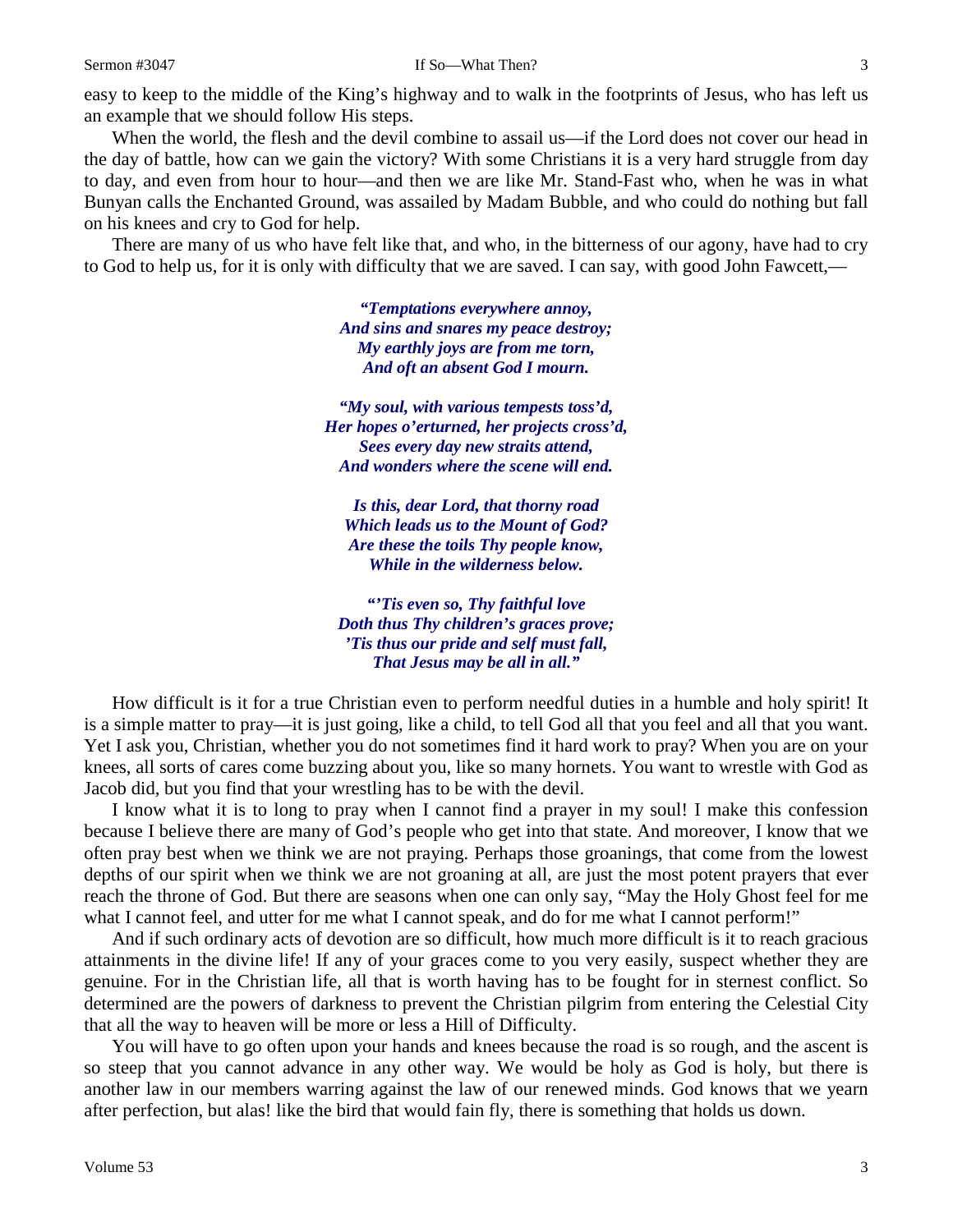Many of you have seen an eagle in a cage and you know how he looks up, with that bright eye of his that were made to gaze into the sun. If he stretches his wings and tries to fly, he only wounds himself against the bars of his cage, and oh, what wounds some of us have had when in our aspirations after better things, to will has been present with us, but how to perform that which we would, we found not! Often have I had to cry, with Paul, "O wretched man that I am! who shall deliver me from the body of this death?"

Yes, it is hard work for any of us to get to heaven. God, the Eternal Spirit, helps us to overcome our infirmities, but we are often made to feel those infirmities, and to confess that our weakness is no match for the strength of sin, and to admit that, were it not for God Himself, we should certainly perish after all. I delight to sing, with holy John Newton,—

> *"Beyond a doubt, I rest assured Thou art the Christ of God; Who hast eternal life secured By promise and by blood.*

*"The help of men and angels join'd Could never reach my case; Nor can I hope relief to find But in Thy boundless grace."*

Do you not, dear brethren and sisters in Christ, sometimes feel how hard it is for you to be saved, when you put your soul before the tribunal of your own enlightened conscience? Our own conscience, at the best, is a poor partial judge compared with the impartial and infallible Judge who will, by-and-by, sit upon the great white throne. Yet I ask any Christian here who is really aware of his own frailties and infirmities, when he comes seriously to take stock of himself, whether he finds any reason in himself for glorying?

I have turned over my sermons and my many labors for the Lord, but there is scarcely one of them that I dare to think of without tears—they are all marred by sin and imperfection. As I think of every act I have ever done for God, I can only cry, "O God, forgive the iniquity of my holy things!" But what about our unholy things? Brethren, look well to the evidences of your new birth. And as you examine them, see if you do not have to say, with the prophet, "We are all as an unclean thing, and all our righteousnesses are as filthy rags; and we all do fade as a leaf; and our iniquities, like the wind, have taken us away." [See sermon #437, "A Sight of Self"]

If so, then let each one of us pray with penitent David, "Purge me with hyssop, and I shall be clean; wash me and I shall be whiter than snow." [See sermon #1937, A Mingled Strain] If we are really God's people, it is a great consolation for us to know that—notwithstanding our many infirmities and iniquities, our many anxieties and doubts, and fears as to whether, after all, we have been self-deceived or devil-deceived—God will never forsake us.

**II.** This must suffice concerning the fact that Christians are only saved with great difficulty. Now, secondly, let us consider THE INFERENCE FROM THAT FACT.

Peter says, "If the righteous scarcely be saved, where shall the ungodly and the sinner appear?" By which he means, I think, first, that *if even the righteous are so severely tested, what short work will God make with the unrighteous—*if the wheat must thus be winnowed, how certainly will the chaff be destroyed—if the gold must pass through the fire, how assuredly will the dross be consumed! The God who tries and tests the best will certainly not wink at the worst.

He means next, I think, that *if "the righteous" only attain to felicity with great difficulty, "the ungodly and the sinner" can never attain to it.* Suppose there has been a terrible storm on a rock-bound coast. The lifeboat has gone out, and the men have nobly done their duty and saved many precious lives. But as each man leaps ashore, he says, "I was never before out in such a storm. It is only by the merciful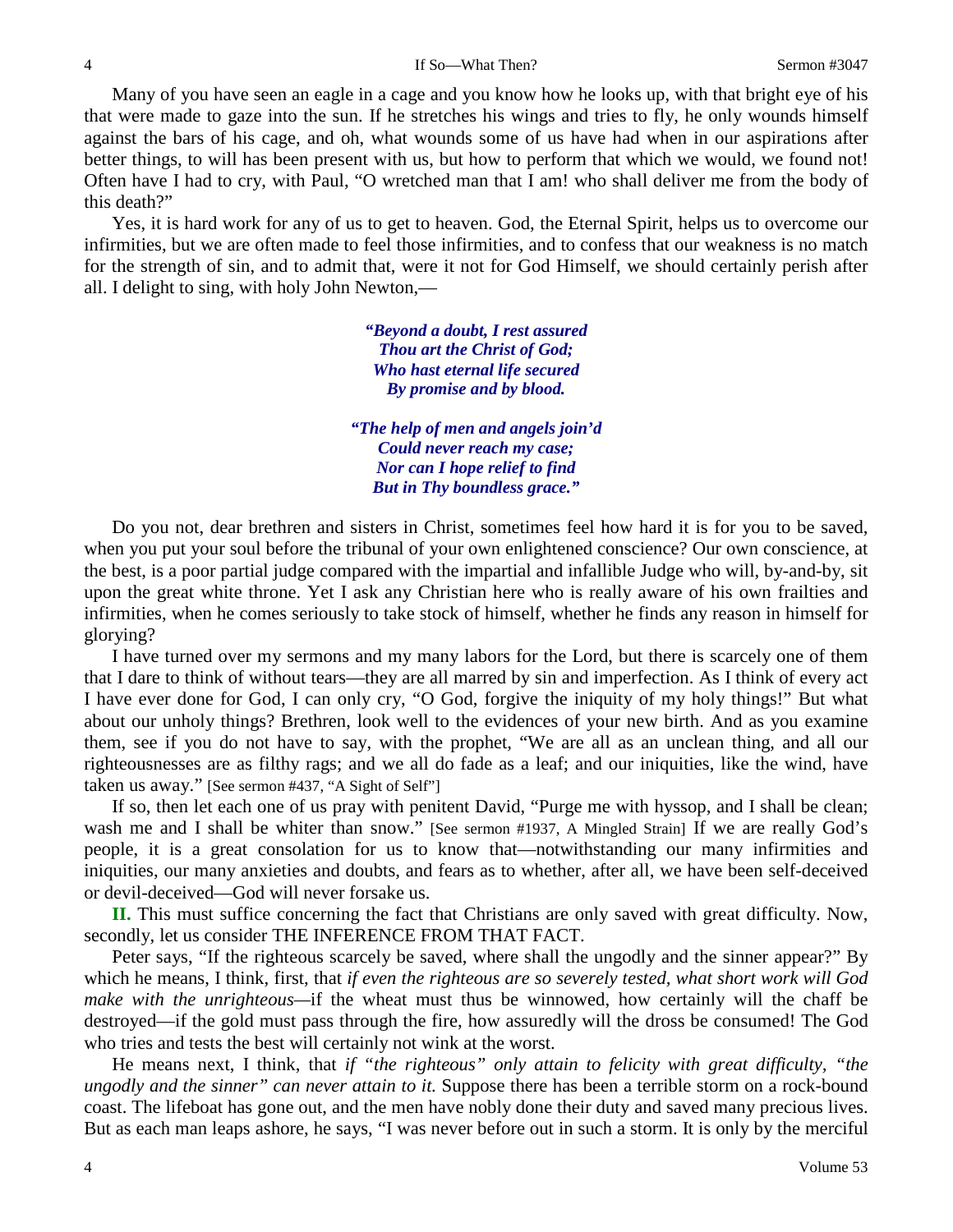providence of God that we were able to get back." When the people on the shore see that even the lifeboat so narrowly escaped destruction, they naturally ask, "What must become of those poor leaky and unseaworthy boats that are hardly fit to be in a mill pond?"

Or imagine a river, full of sandbanks, with a channel that twists and turns in a tortuous fashion—and there is a vessel on it with an experienced pilot on board—yet even he is very anxious and is constantly heaving the lead, and frequently going at half-speed or stopping altogether. Now, if a steamer, with a good pilot on board, can scarcely get up the river, what will happen to a small sailboat, in the charge of a reckless drunkard, who scarcely steers at all, but lets the boat drift wherever it will? Why, it must be lost!

So, if "the vessels of mercy...before prepared unto glory," on which Christ is the Pilot, barely escape the rocks and quicksands, what must be the end of "the vessels of wrath fitted to destruction," which have no pilot on board, and drift hither and thither at the mercy of winds and waves? [See sermon #327, Vessels of Mercy]

If there is a great conflagration in the city and there is a massive structure, built of stone, with iron girders, which the firemen can only with great difficulty save from destruction, what will be the fate of a wooden house, covered with pitch and tar, and full of oil? If a man, who has built for eternity upon Christ, the only true foundation [See sermon #1494, The One Foundation]—and who has built, not with gold, silver, and precious stones, but with wood, hay, and stubble—if such a man "shall be saved; yet so as by fire," what will become of the sinner who is only like a dry log fitted for the everlasting burning?

My text does not tell us *where* "the ungodly and the sinner" will appear. This is one of the unanswered questions of Scripture—"*Where* shall the ungodly and the sinner appear?" So I shall scarcely speak of that dreadful place where our Savior says, "There shall be weeping and gnashing of teeth," "where their worm dieth, not and the fire is not quenched." These metaphors, terrible as they are in their grim suggestiveness, are only faint images of the awful reality. And I again remind you that they are the words of Him to whom we teach our children to pray,—

## *"Gentle Jesus, meek and mild, Look upon a little child."*

In Psalm 50:22, there is this dreadful divine warning, "Consider this, ye that forget God, lest I tear you in pieces, and there be none to deliver." If it is difficult for a Christian to be saved—and I have shown you that it is—where shall you, who are not God's people, you who have no Christ, you who have no Holy Spirit to guide you—where shall *you* appear?

The apostle Paul wrote, "I keep my body under, and bring it into subjection: lest that by any means, when I have preached to others, I myself should be a castaway." If Paul entered heaven with difficulty, where will *you* be? Martin Luther's biography tells us that he was the subject of grievous doubts, depressions, and soul anxieties. So, if he only reached heaven as a sinner saved by grace, where will *you*  be who know nothing experientially of the grace of God?

If John Knox, after serving his God so faithfully that his epitaph truly says, "Here lyeth a man who in his life never feared the face of man" [Mr. Spurgeon here quotes the popular rendering of the inscription, which is given in a fuller form in Pastor W. Y. Fullerton's Conference Sermon.]—if he, on his deathbed, found it hard to cherish a hope of heaven—what will *you* do who despise Christ's mercy and riot in sin?

Before I close, I want to draw two other inferences. And the first is this—IF THE RIGHTEOUS ARE ONLY SAVED WITH DIFFICULTY, WHAT ABOUT THOSE PEOPLE WHO ARE "SAVED" SO VERY EASILY? It looks as if they were not righteous, does it not?

Perhaps there is a man here who is like Bunyan's Formalist. This is his hope—"I was 'christened' when I was a child, I was confirmed as a youth, I attend my church, and take the 'sacrament' regularly."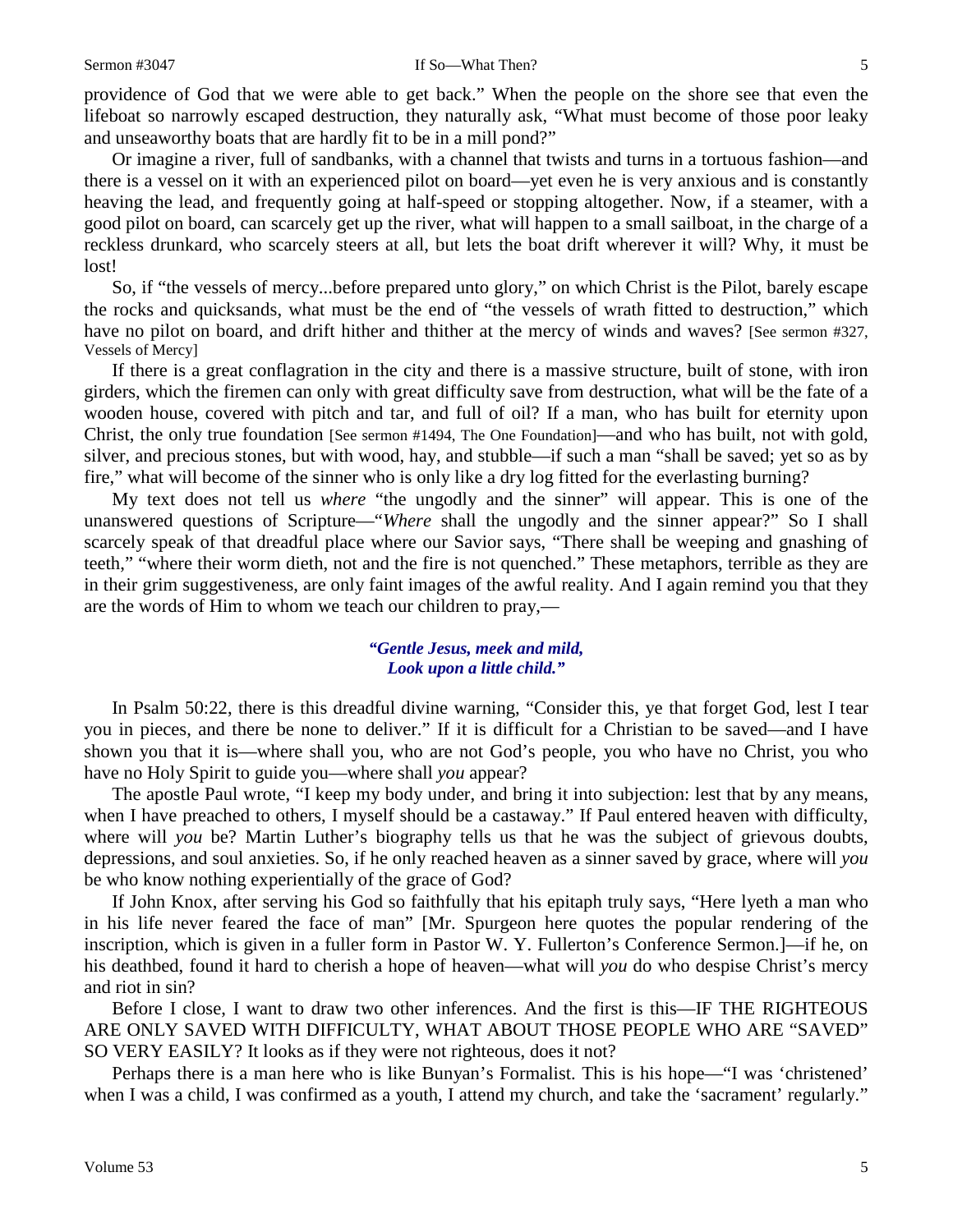Or he may say, "I regularly attend chapel." He says, "Don't talk to me about anxieties as to my state—I have no such anxieties."

No, I expect you have not, but if you have no doubts about yourself, permit me to have my doubts about you. And let me go a great deal further than doubts, and solemnly tell you that a hope founded on ceremonies will lead to your "everlasting destruction from the presence of the Lord, and from the glory of his power."

There may be another who says, "I have made a profession of religion, but I never have any questions about whether I am saved or not. I pray—in a fashion. As to praising God, I always could sing and I believe I am about as right as I can be. I don't see any cause for distressing myself." Yes, friend, but let me remind you that there is a great difference between presumption and "full assurance of faith." There is also a very great difference between believing that you are saved and being really saved.

Possibly there is another who says, "I believe I am one of God's elect and that I am quite safe." Well, friend, if it is so, no one is more thankful than I am. But if that is your only hope of salvation, and you have never been born again, and know nothing of the new life, with its anxieties and joys, I would not give a bent pin for your hope of heaven, and the sooner you get rid of it, the better.

A dead fish finds no difficulty in floating down the stream—it is only the living fish that can swim against the current. The broad road is very smooth and there is a good deal of company in it—but it leads to destruction. There are few in the narrow way and many difficulties there—but it leads to eternal life.

You say that you never know any changes. No, nor do the statues in St. Paul's Cathedral. There they stand, year after year, upon their marble pedestals, because they are dead—and you are the same. "But I never have to fight that battle of which you have been speaking." No, of course not, because the world and you are friends. And because you are of the world, the world loves its own. If you were a stranger and a foreigner in this world, you would be treated as strangers and foreigners are in an inhospitable country.

I will draw only one more inference from our text and that is a very comforting one. THE RIGHTEOUS ARE ONLY SAVED WITH DIFFICULTY—THEN TEMPTED SOULS MAY BE SAVED. That truth of God has given me comfort when I have thought, "Well, it is difficult for me to be saved, then it appears that I am numbered with the righteous and that I am on the right road."

"Oh, sir!" says a poor sinner here, "I am glad you said that. I hope I have cast myself wholly upon the Lord Jesus Christ and I thought I was going to have peace always, but instead of that, ever since I have believed, or thought I had believed, I have had more fightings in my soul than I ever had before." Well, the righteous are only saved with difficulty, so do not be depressed.

"But I have been more tempted than I ever was before and it seems, sir, as if everybody is against me and tried to drive me back. I thought I should find cheerful companions who would help me on the road to heaven, but I seem to be alone in an enemy's land." My dear brother, it is so with the righteous always—no strange thing has happened to you.

"But sir," says one, "horrible thoughts and terrible blasphemies arise in my mind, even when I try to pray. And I say to myself, 'If I were a child of God, could it be thus with me?'" Dear friend, be comforted. Satan is afraid of losing you, so he is putting out all his force to try to hold you. Now that you are a Christian, you are a target for all the devil's fiery darts, so do not be astonished—this is the lot of the people of God.

When a man has been drowning, I have heard that his sensations have often been very pleasant, but when the circulation of the blood commences again, pain begins at once, and the more pain he suffers, the more surely is he being restored to life. It is just so with the spiritual blood that is circulating in your soul. You are not dead, so you smart and suffer because you are alive. If you imagine that, the moment you believe, your battle is over, you make a great mistake—your battle has only just begun. And because, while really trusting in Jesus, you have battles, and contentions, and difficulties, and troubles, conclude that, *therefore,* you are a child of God.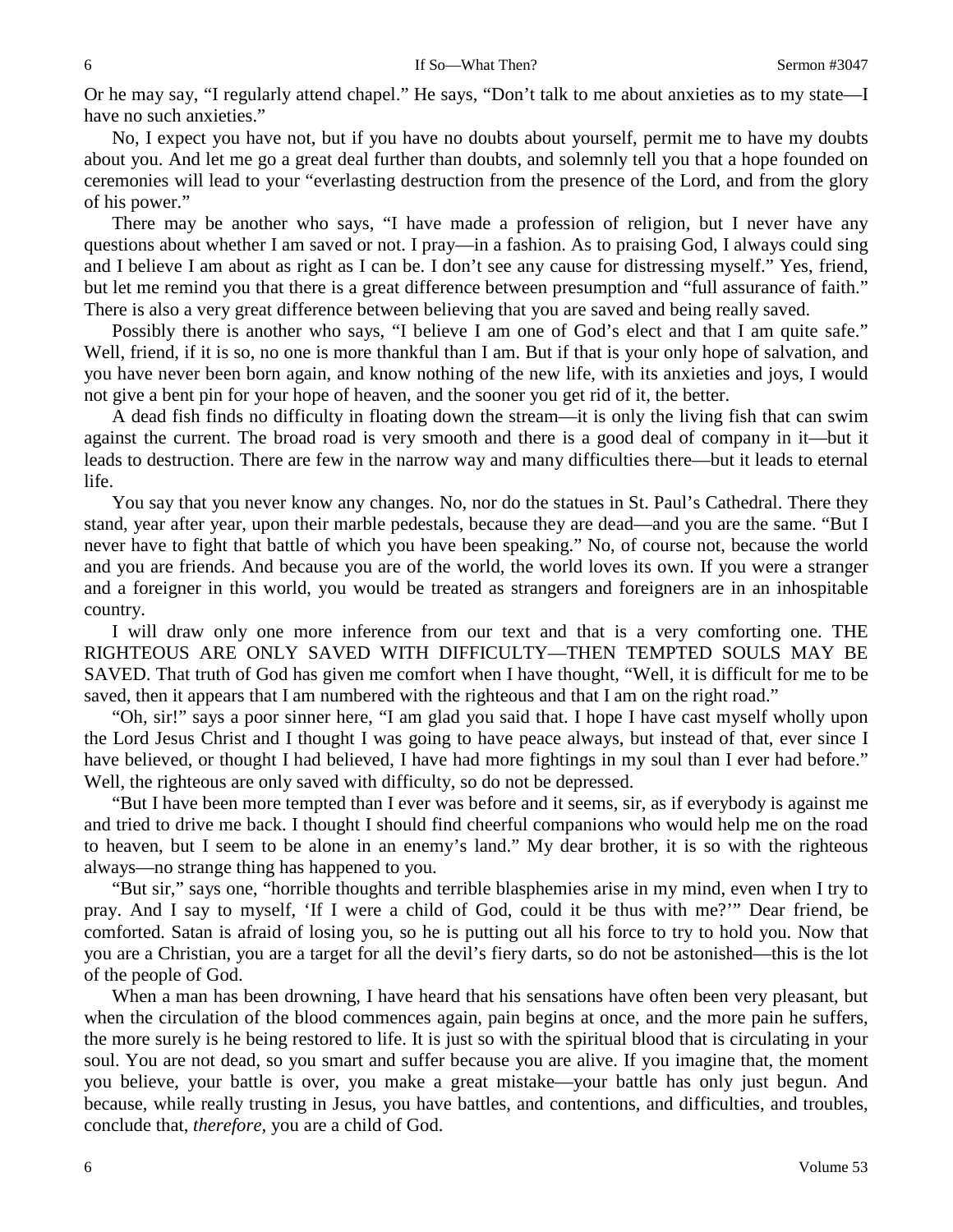#### Sermon #3047 **If So—What Then?** 7

Recollect this, if the righteous are only saved with great difficulty, they would never be saved if they did not look right away from themselves to the Lord Jesus Christ. There lies the one hope for sinners and saints—in the finished work of the blessed Redeemer.

"I know what you are at," said a good man once to one who was doubting, "Christ has finished the work of salvation, but you are not content with what He has done, so you want to patch it up with something of your own." Come sinners and come saints, back to the foot of that dear cross where Jesus bought with His own blood the souls of all who believe in Him. Let us throw ourselves prostrate before Him and say, "You are all our confidence, our only hope, and our full salvation forever and ever. Save us, O Savior. We are sinners and You are the sinners' Friend—save us now and we shall be saved forever!" Amen, so let it be!

## **EXPOSITION BY C. H. SPURGEON**

## *ZECHARIAH 8*

## **[See Note to Sermon No. 3045, on Zechariah 8:13]**

**Verses 1-2.** *Again the word of the LORD of hosts came to me, saying, Thus saith the LORD of hosts; I was jealous for Zion with great jealousy, and I was jealous for her with great fury.* 

Because they worshipped idols instead of the living God, JEHOVAH of hosts, who is a jealous God, was very angry with His ancient people and allowed them to be carried away into captivity. And it is well for us, in these days, to recollect that we serve a jealous God, and that if our hearts are not true to Him, He will soon send us sharp afflictions and make us feel the weight of His rod.

It was Paul's anxious desire that he might be able to present the church at Corinth "as a chaste virgin to Christ" and certainly, our Lord Jesus Christ will not accept the professing church of these days on any other terms. Let your heart be loyal and true to Him, or else you will stir up the holy jealousy of your God. Yet the same jealousy which makes God punish His people for their unfaithfulness, prompts Him to return to them in love as soon as He sees that He can justly do so. When their enemies have sorely vexed and oppressed them, then is the Lord jealous, not against them, but against their enemies—and He swiftly returns to His own people in love.

## **3.** *Thus saith the LORD; I am returned unto Zion, and will dwell in the midst of Jerusalem: and Jerusalem shall be called a city of truth; and the mountain of the LORD of hosts the holy mountain.*

The first coming or the return of God to a church, or to an individual heart, always promotes holiness. So, unless your piety is daily growing, do not imagine that God is in the midst of you, for wherever the Lord comes, He comes "as a refiner and purifier." You will never find Jesus come except as John the Baptist pictured Him to the Pharisees and Sadducees of his day—"whose fan is in his hand, and he will thoroughly purge his floor." The coming of Christ into any soul, or into any church, is the death of sin and the birth of holiness.

**4-5.** *Thus saith the LORD of hosts; There shall yet old men and old women dwell in the streets of Jerusalem, and every man with his staff in his hand for very age. And the streets of the city shall be full of boys and girls playing in the streets thereof.* 

It is an indication that there is peace in the city when the children can play in the streets without fear. We may thus apply these verses spiritually thus—when God greatly blesses a Christian church, there are sure to be many aged persons in it, those who, by their long experience and their matured wisdom, are able to teach others the lessons which they have themselves learnt at the feet of Jesus. Happy is the church that has in it many fathers and mothers in Israel.

At the same time, a church that is largely blessed by God will also have in it many young converts, who will be as full of life and joy as children playing in the streets of a city in time of peace. There is a text which is true both in its literal and its spiritual sense—"Lo, children are a heritage of the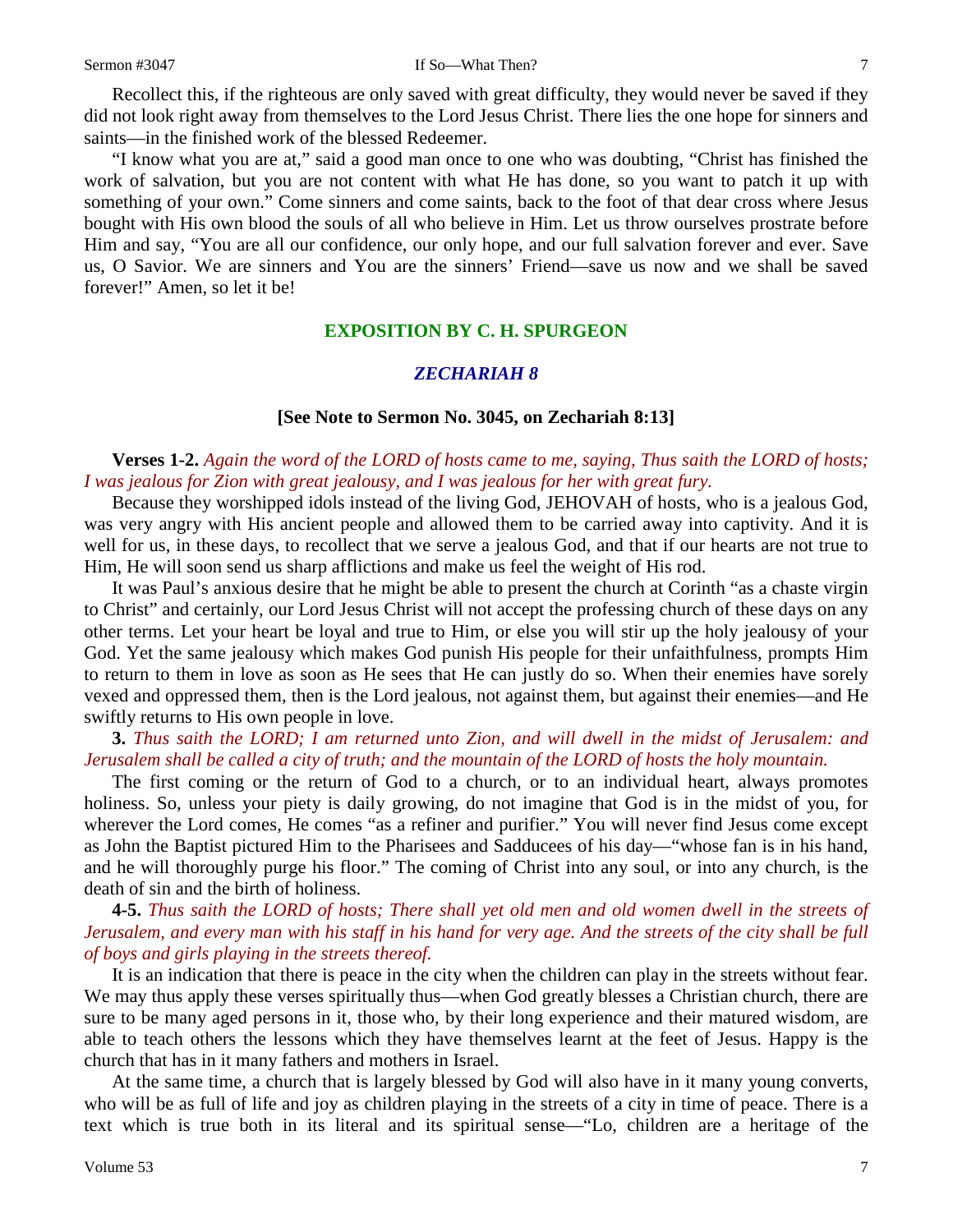LORD...Happy is the man that hath his quiver full of them." There is no glory so great to a Christian minister, and a Christian church, as that of having an abundance of spiritual children and multitudes of converts brought to Christ. So shall it be with any church when God is in the midst of her.

**6.** *Thus saith the LORD of hosts; If it be marvelous* [See sermon #1747, Marvelous! Marvelous!] *in the eyes of the remnant of this people in these days, should it also be marvelous in mine eyes? saith the LORD of hosts.* 

This is a very remarkable passage, warning us not to judge of God by ourselves. Though a thing may be difficult to us, there are no difficulties with God. No, even if we imagine anything to be impossible to man, the word impossibility has no relation to the Deity, for "with God all things are possible."

Are you in trouble today? Do you say that it is impossible for you to be delivered? It is an easy thing for God to deliver you, though the task seems so hard to you. Do you feel the weight of your sin and do you imagine that it is impossible for your sin to be pardoned? Would you look upon it as a miracle and because it seems so marvelous to you, do you think it is marvelous in God's eyes? Remember what He said by the mouth of Isaiah, "My thoughts are not your thoughts, neither are your ways my ways, saith the LORD." [See sermon #676, Man's Thoughts and God's Thoughts and sermon #1387, God's Thoughts and Ways Far Above Ours] Consider the infinite difference between God and man, and look no longer at God through the misleading glasses of your own feebleness.

**7-8.** *Thus says the LORD of hosts; Behold, I will save my people from the east country, and from the west country; and I will bring them, and they shall dwell in the midst of Jerusalem: and they shall be my people, and I will be their God, in truth and in righteousness.* 

Mark God's emphatic language, how full it is of "shalls" and "wills." "I will," and "they shall," says He, again and again. And if God says, "I will," who shall dare to say that it shall not be? What God declares shall certainly come to pass. Surely this is golden language of comfort to those who are bowed down. Then, how great must be the sinfulness of that unbelief which dares to despair when God says "shall" and "will"!

That one sentence in the eighth verse contains the whole Gospel in two short sentences—"They shall be my people, and I will be their God." This is the tenor of the covenant of grace. There is no "if," nor "but," nor "peradventure" in it. God does not say, "I will be their God if they will be my people." Nor, "I will love them if they will keep my laws." That is the old covenant of works which has been broken forever. The covenant of grace runs thus, "They shall be my people, and I will be their God, in truth and in righteousness."

**9-11.** *Thus says the LORD of hosts; Let your hands be strong, ye that hear in these days these words by the mouth of the prophets, which were in the day that the foundation of the house of the LORD of hosts was laid, that the temple might be built. For before these days there was no hire for man, nor any hire for beast; neither was there any peace to him that went out or came in because of the affliction: for I set all men, every one against his neighbor. But now I will not be unto the residue of this people as in the former days, says the LORD of hosts.* 

The Jewish people had been brought into abject poverty. They were all so poor that there was not one who could hire his fellow man or even pay for the hire of a beast of burden. This was before the foundation of Solomon's temple was laid. But as that wondrous structure grew, the State also grew, and often the prosperity of a church brings prosperity to the people around it. And to the residue of God's people there comes a blessing and not a curse.

**12.** *For the seed shall be prosperous;*

It is a happy omen for a church when the Word preached is with power.

**12.** *The vine shall give her fruit, and the ground shall give her increase,*

Happy are the hearts that are like fruitful vines, and good and fertile ground yielding thirty, sixty, or a hundredfold increase.

**12.** *And the heavens shall give their dew;*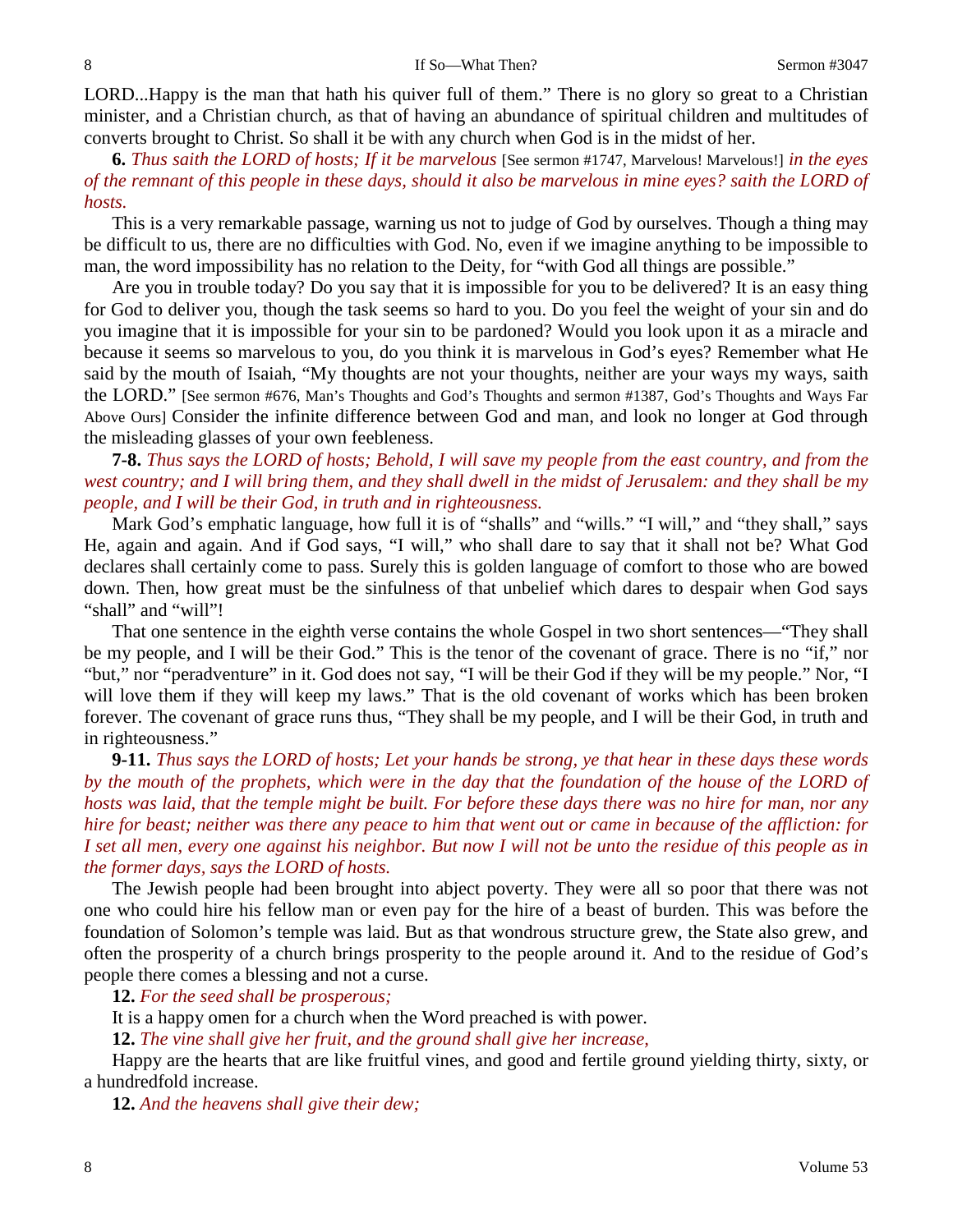We cannot bring forth fruit unto God without the bedewing influences of the Holy Spirit. This is that "womb of the morning" of which David speaks in Psalm 110:3—and out of which the precious fruit of the Spirit must come [See sermon #74, A Willing People and an Immutable Leader].

**12-15.** *And I will cause the remnant of this people to possess all these things. And it shall come to pass, that as ye were a curse among the heathen, O house of Judah, and house of Israel; so will I save you, and ye shall be a blessing; fear not, but let your hands be strong. For thus says the LORD of hosts; As I thought to punish you, when your fathers provoked me to wrath, saith the LORD of hosts, and I repented not: so again have I thought in these days to do well unto Jerusalem and to the house of Judah: fear ye not.* 

Did you notice the repetition of the exhortation, "Fear not," and then again, "Fear ye not"? The Lord knows how much mischief, doubts and fears do to His people, and therefore many a time, in Scripture, He aims a blow at them. "Fear nots" abound in Scripture. It would be well if you made every one of them into a gallows-tree upon which to hang your unbelief until it died. What is your fear at this moment? What is the cause of your trembling? "Fear ye not," says God to you. Will you dare to fear after this?

**16-17.** *These are the things that ye shall do; Speak ye every man the truth to his neighbor; execute the judgment of truth and peace in your gates: and let none of you imagine evil in your hearts against his neighbor.* 

Some have wickedly said that "thought is free and can't be condemned." But here we see that if it goes after evil, it is a wicked thing which God abhors.

**17-19.** *And love no false oath: for all these are things that I hate, saith the LORD. And the word of the LORD of hosts came unto me, saying, Thus saith the LORD of hosts; The fast of the fourth month, and the fast of the fifth, and the fast of the seventh, and the fast of the tenth, shall be to the house of Judah joy and gladness, and cheerful feasts; therefore love the truth and peace.* 

God turns sad fasts to glad feasts [See sermon #2248, Sad Fasts Changed to Glad Feasts] when He visits His people in love. Is there one here who has been having a long fast? Has your soul been sorely afflicted? Have you been desponding and trembling, so that you have had no joy and gladness? Ah, when the Lord Jesus Christ reveals Himself to you, He will soon change your sad state into something brighter and better. He will give you "beauty for ashes, the oil of joy for mourning, the garment of praise for the spirit of heaviness." Look up, poor trembling soul, to yonder hill of Calvary where Jesus bled and died for you—and there let your joys begin and never, never end.

**20-21.** *Thus saith the LORD of hosts; It shall yet come to pass, that there shall come people, and the inhabitants of many cities: and the inhabitants of one city shall go to another, saying, Let us go speedily*  to pray before the LORD, and to seek the LORD of hosts: I will go also. [See sermon #1107, A Call to Worship]

You see that, in the latter days, there is to be a great spirit of prayer and of seeking the Lord. This will include the hearing of the Word and the love of the truth. And one good sign is that the people will say, "Let us go speedily." They will not come in late, as so many do nowadays, just getting into their seats when the Scripture is being read, instead of being present at the opening prayer. I am sorry to say that some of you are getting later and later—and some morning I shall most certainly carry out my threat, and preach the sermon first, unless you are more punctual. A little more thought and a little sooner start, and you might all be at God's house on time.

David longed to be a doorkeeper in the Lord's house, and you know that the doorkeeper is always the first in and the last out. May you all have more of David's spirit, though you cannot all be doorkeepers! These people are to say, "Let us go speedily (the marginal reading is 'continually') to pray before the LORD and to seek the LORD of hosts: I will go also." That is the best way of bringing others to God's house—to say, "I will go also."

I have read that Julius Caesar never said to his soldiers, "Go," but, "Let us go." So should we seek to get others to God's house by saying to them, "Let us go...I will go also."